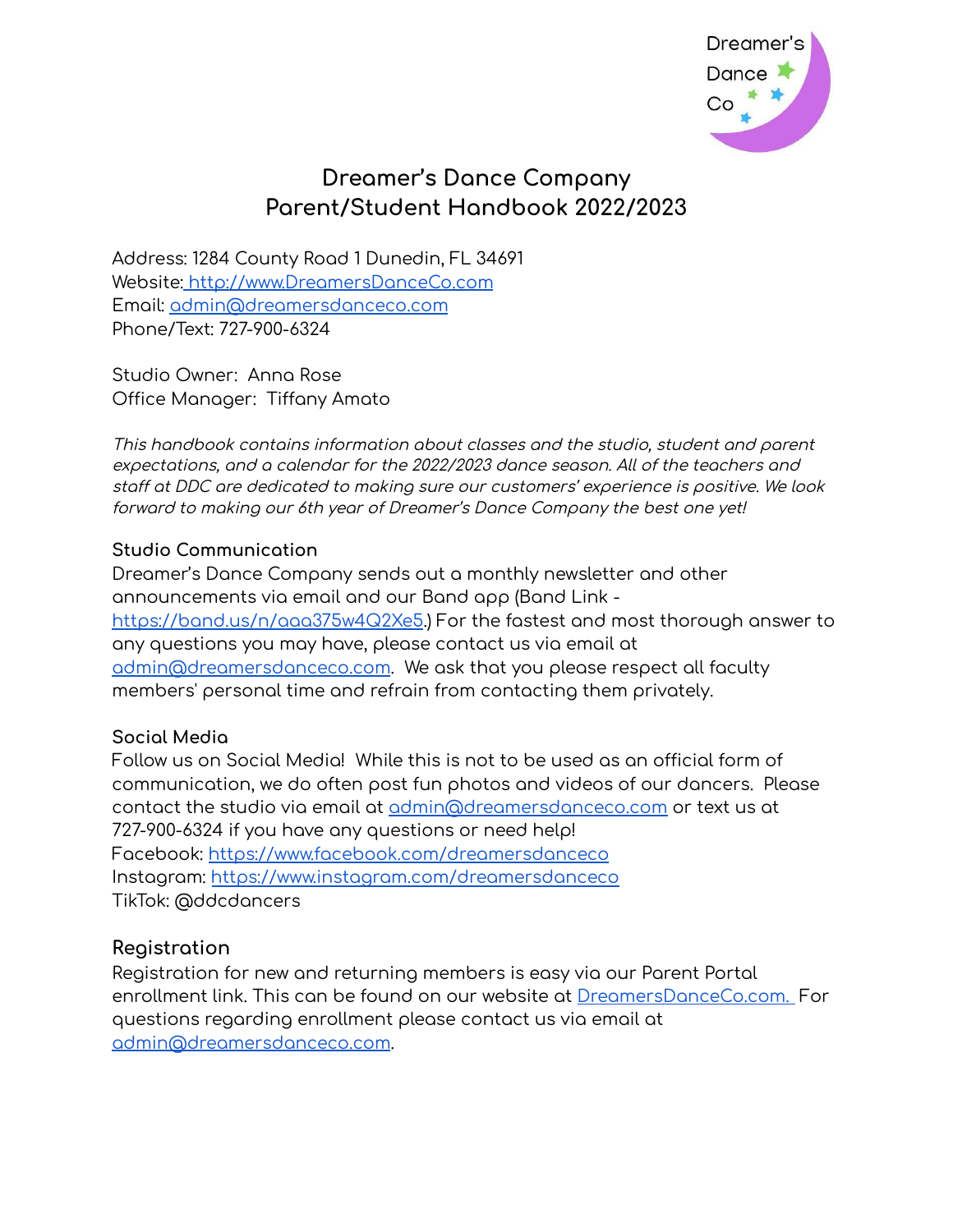

## **Tuition**

First month's tuition, full or prorated, is due at the time of enrollment. All families must have a current card on file and autopay is required. Tuition will be pulled from the required account on file on the first of each month (August - May). A \$35 bounce fee will be assessed to any returned checks and an additional \$25 late fee will apply to any accounts not paid in full by the 5th of the month. If you would prefer to avoid auto-withdraw please bring cash or check into the office during our scheduled office hours by the 25th of the month. Payments made by cash or check after this date may not clear our system before auto-withdraw pulls from accounts and could result in a double pull. This would place a non-refundable credit on your account. All payments must be up to date and balance paid in full in order for a student to receive apparel or merchandise, or before participating in class, any special event, showcase, recital or competition.

Tuition is all-inclusive, meaning all show costs are covered in your monthly tuition, so there are no surprises. Tuition covers all dance classes, costumes, and a video of our end of year showcase.

Tuition is Paid on the 1st of the month August - May. (August payment is prorated to 1/2 month)

45 Min. Class - \$75 1 Hour Long Class - \$85/month

2 - 3 Classes - 5% off 4 - 5 Classes - 10% off

Unlimited - \$450/month

Due to our all-inclusive pricing structure, late enrollments will incur the following registration fees to cover costume costs. After December, we cannot guarantee the class costume will still be available to order.

October - \$10 fee November - \$20 fee December - \$30 fee January - \$40 fee February - \$50 fee

Adult Classes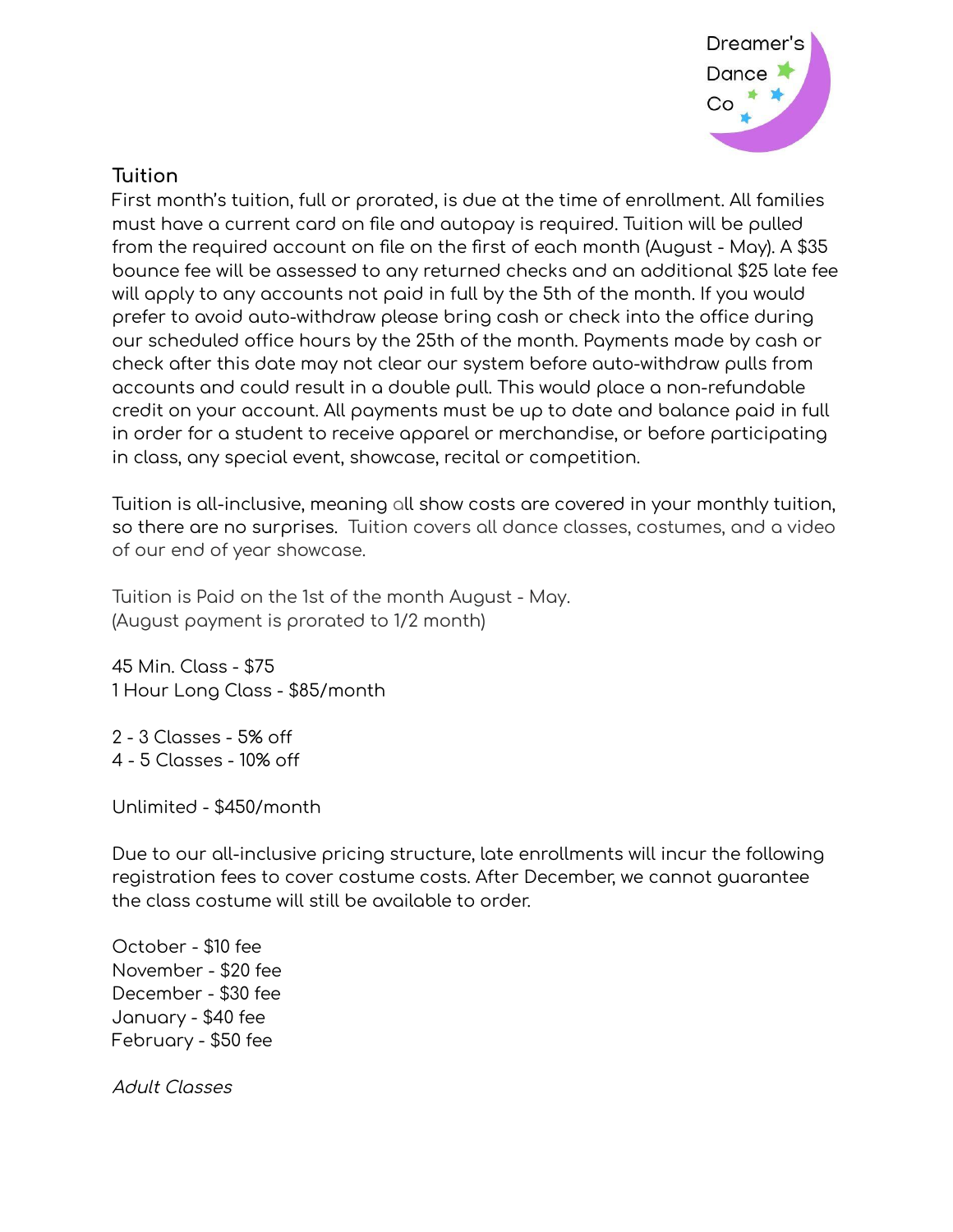

Drop in Rate - \$20/single class

## **Charges to Account (Merchandise & Non-Tuition events)**

Families can purchase dancewear, shoes, attire and other Dreamer's Dance Company spirit items from our Boutique and place the fees to the account. Any charges placed on your account for any items or events other than tuition will be pulled from your credit card on file within 24 hours and subject to the \$25 bounce fee for any failed pulls. Dreamer's Dance Company is not responsible for any bank-assessed bounce fees due to failed pulls. Please pay cash or check at the time of purchase or enrollment to avoid auto-withdraw. All transactions are subject to sales tax in accordance with Florida State law.

## **Attendance**

Please email us as soon as possible if your student is going to miss class for any reason. If a student wishes to make up a missed class due to unforeseen or unavoidable circumstances, they may schedule a makeup class within a month of the date of absence. Parents should contact us at [admin@dreamersdanceco.com](mailto:admin@dreamersdanceco.com) to schedule a makeup class. Tuition will not be discounted due to missed classes. Students may not make up any classes from April 1st - our end of year showcase.

## **Withdrawing Enrollment**

If you or your student decides mid-year not to continue with a class, we must be notified by email to [admin@dreamersdanceco.com](mailto:admin@dreamersdanceco.com) no later than the 20th of the month prior. Any withdrawal notifications received later than this date will still be subject to the following month's tuition payment. If the withdrawal happens after January 1st, a \$60 withdrawal fee per class will be automatically drafted at that time. All withdrawal notifications must be sent by email. No withdrawal requests made in person to any staff of Dreamer's Dance Company are considered appropriate or applicable.

## **Class Cancellations**

DDC may cancel class due to inclement weather. We will send out an email, update our studio's Facebook page, and post to our Band app. Please check all outlets for the fastest and most accurate information. Students can make up these classes within one month in the same or lower level class. In the event an instructor is ill and we are unable to find an adequate substitute, DDC reserves the right to cancel the class. One cancellation is built into your tuition, but students can choose to make up the class time in a class of equal or lower level.

## **Parent Observation**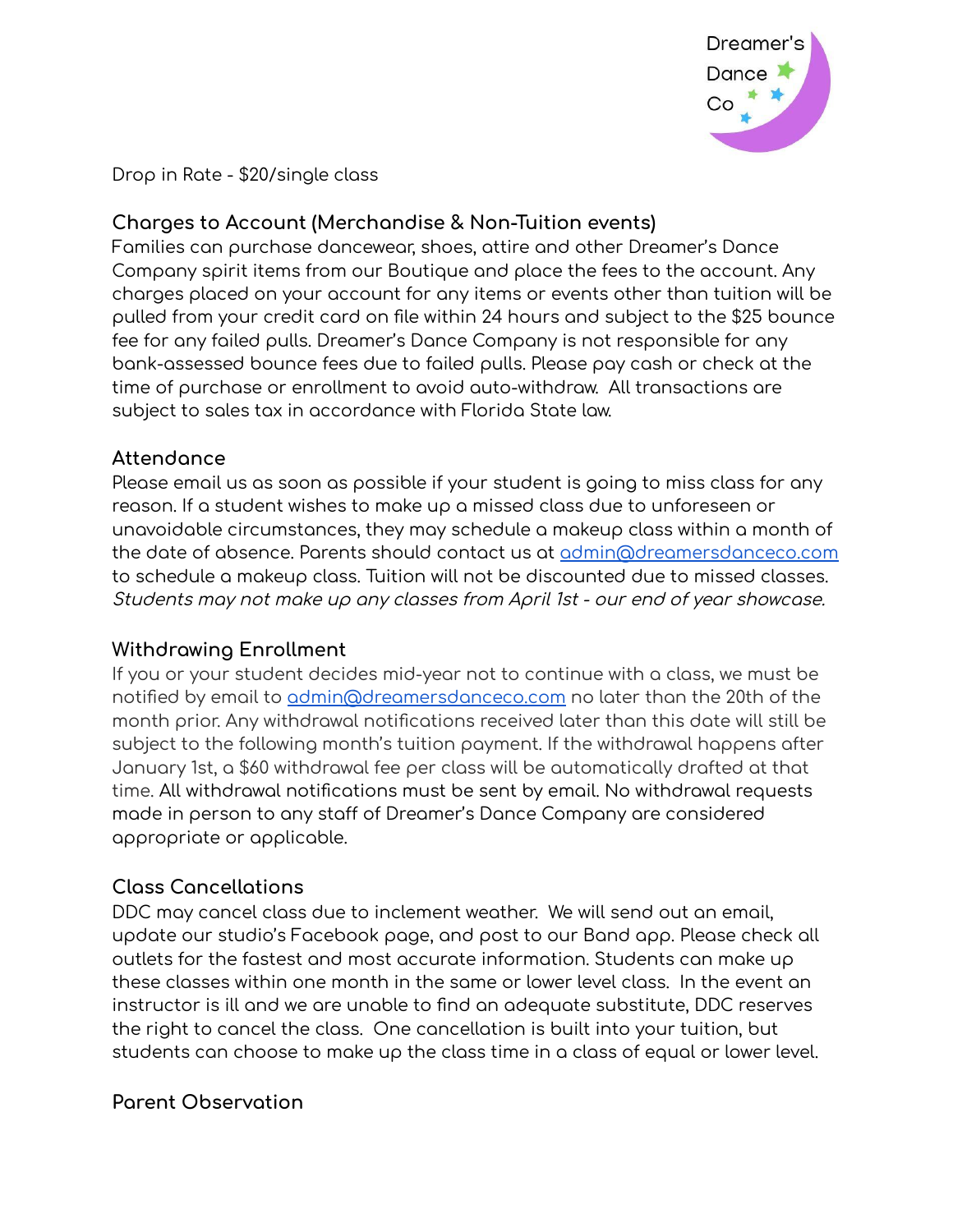

Parents are invited to enjoy watching their children learn and grow from the comfort of our lobby view cameras. Parents are not permitted to enter the studio at any time during class hours. Our student's dance education is of utmost importance to us and is best achieved with minimal interruption. Parents of our Special Dreamer's classes are always invited to join us in the classroom. We simply ask that street shoes are removed prior to entering the dance space.

## **Lobby Expectations**

Please be considerate of other customers as well as our students while in the lobby or viewing areas of the studio. Just as you can hear some of the instructions coming from inside the studio, dancers and instructors inside the studio can hear loud noises from the lobby. Siblings of students need to be supervised at all times within the walls of Dreamer's Dance Company. There should be no running, yelling or playing with water fountains, merchandise in the lobby, or classroom doors. As a member of the DDC family, we want everyone to take pride in our space, so we also ask that children/parents clean up after themselves.

## **Classroom Expectations**

Students should be ready to enter class on time, have used the restroom, with hair up pulled back neatly and in the appropriate dress code for the class they are preparing to enter. If your student is not in the appropriate attire on a recurring basis, they may be asked to sit out and observe class for the day. DDC Team students - this will count as an unexcused absence.

#### **Dress Code**

It is incredibly important that your dancer follows our guidelines for dance attire and footwear within the walls of our studios. The DDC dress code was created to keep your dancer safe, prevent injuries and ensure that he or she receives the best dance instruction possible.

Please view our dress code here - <https://www.dreamersdanceco.com/dress-code>

All attire required for our classes is available for purchase or order in the Studio Lobby or Office. If you choose to put items on your account, your card will be run for the full amount with your next tuition payment.

## **Student Evaluations & Level Information**

Faculty and teachers at Dreamer's Dance Company reserve the right to place students in the appropriate level. Students often spend at least two years in a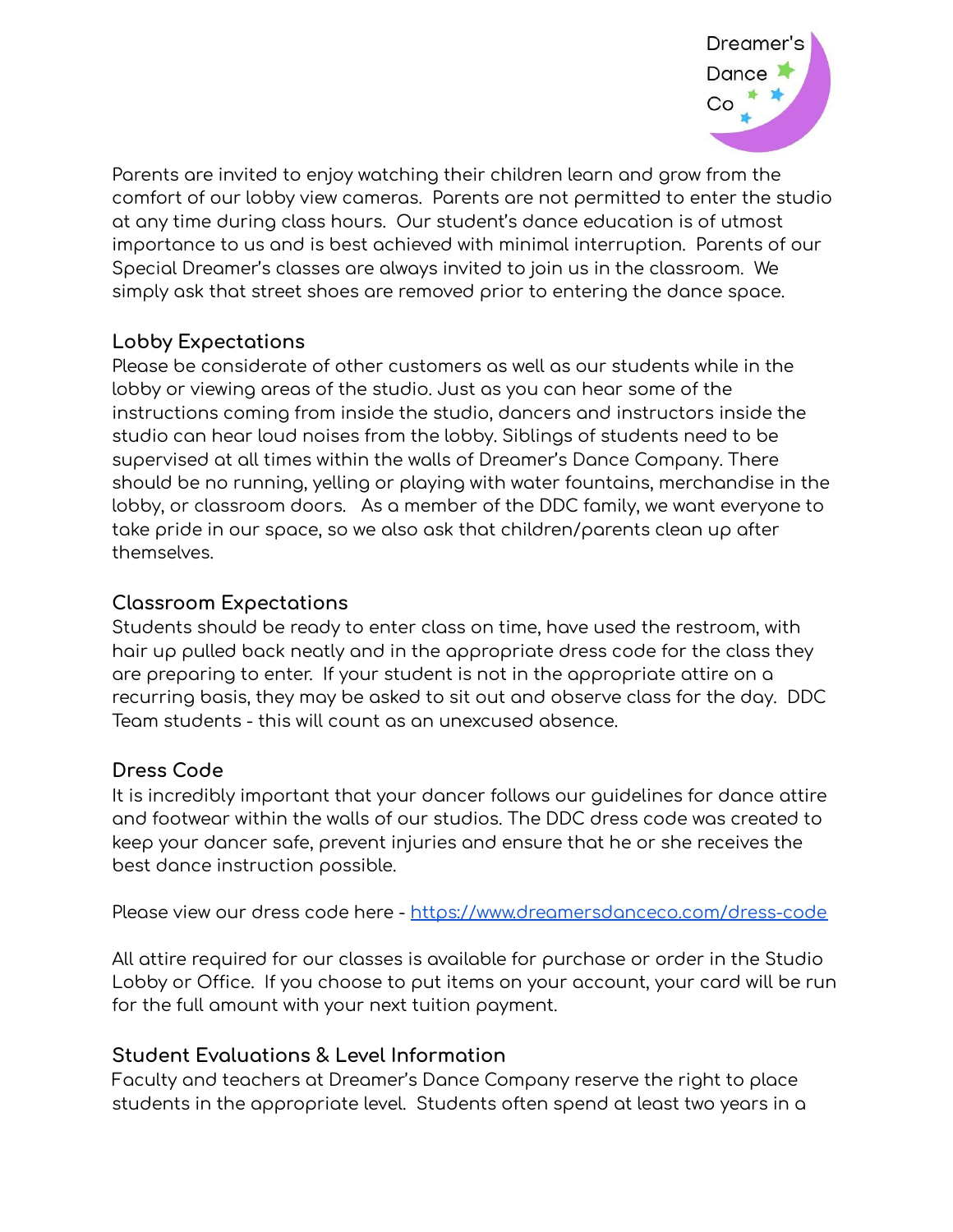

level before continuing on to the next level. Teachers are more than happy to provide additional feedback and help students develop and succeed in their dance goals. To schedule a time to discuss this further with your instructor, or to request a student evaluation, please contact us at [admin@dreamersdanceco.com](mailto:admin@dreamersdanceco.com).

#### **Annual Showcase Information**

Dreamer's Dance Company dancers enjoy a final end of year recital to showcase all their hard work! All information will be posted to our website, Band app and included in our monthly newsletter. It is important for parents to review all information regarding our Annual Showcase.

#### **Costumes**

Student's costumes are included in our all inclusive tuition structure. Costumes will be tried on in class once they are in and distributed after May's tuition has been received. While most costumes are a good fit, sometimes the standard sizing needs a little help. Most times a quick stitch will suffice. All alterations will be the responsibility of the parent. If you need more detailed help, we suggest the following place for inexpensive and quality alterations.

A+ Tailoring & Dry Cleaning - Angela Soucy 2340 FL-580 Clearwater, FL 34698 727-734-5050

Stitch In A Box 1714 County Road 1 Dunedin, Florida 34698 727-304-3766

# **2022 - 2023 Season Schedule**

August 15th, 2022 - DDC 2022-2023 Season begins!